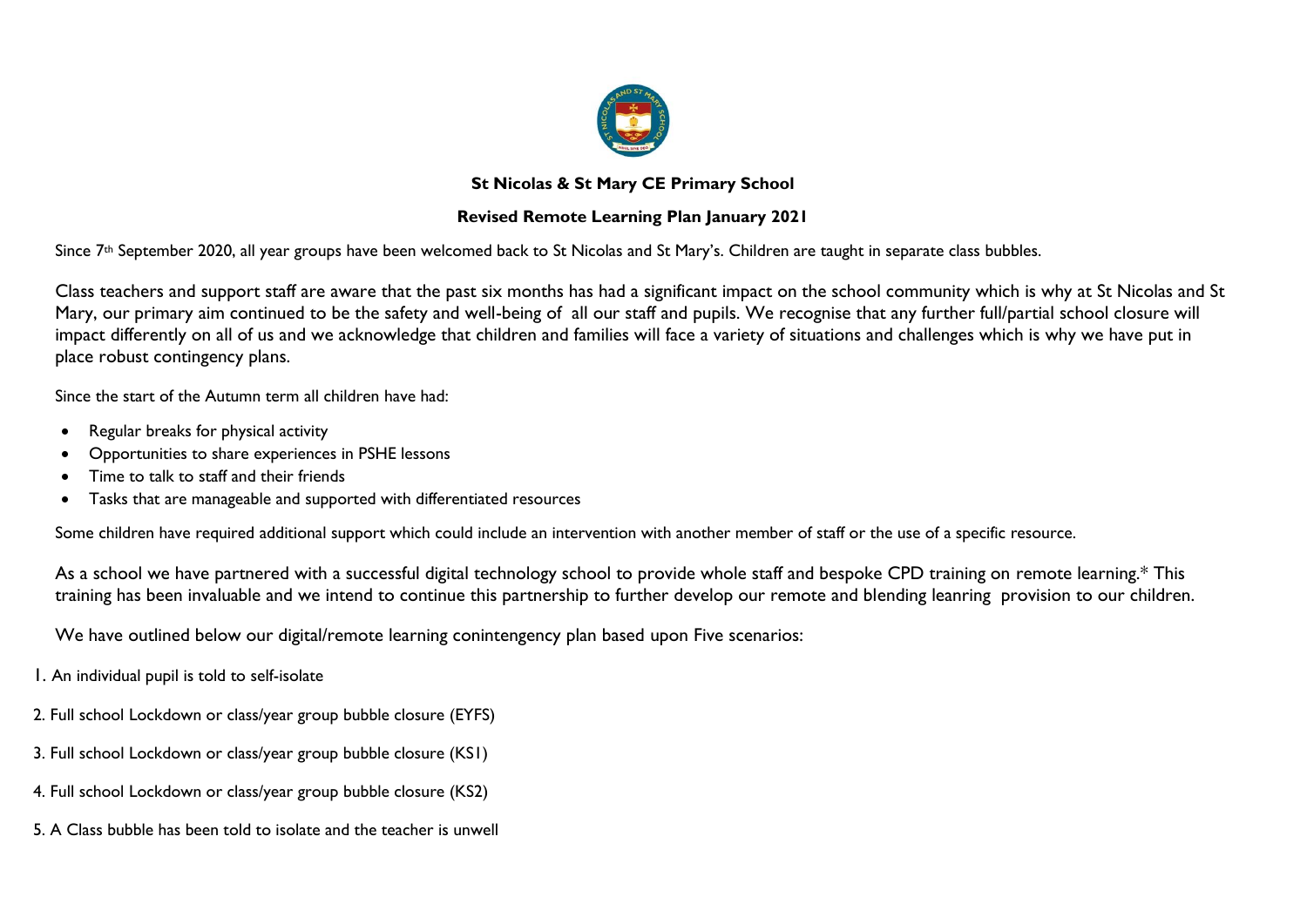*\*The platform for this training has been through Google technology.* This has meant our school kas decided to use **GOOGLE CLASSROOM/ EVIDENCE ME** as its main system for remote lesson presentation. (Where appropriate we may also use **Youtube** videos for demonstration purposes).

All children in EYFS (Nuresry and Reception) can access Evidence Me, your login details have been shared earlier in the term.

All children from Year I have been introduced to Google classroom. They have been set up with passwords and know how to access it, and parents have been given instructional materials. These can be found on the school website.

The following outlines the plan for individuals and whole classes

| In the event of:              | <b>Remote Learning Plan</b>                                                                              |
|-------------------------------|----------------------------------------------------------------------------------------------------------|
| An individual pupil has       | Work will be set via the school website                                                                  |
| told to<br>been<br>self-      |                                                                                                          |
| when<br>the<br><i>isolate</i> | Go to Class Page-Home Learning-Home Learning for Self Isolation:                                         |
| otherwise<br>school is        |                                                                                                          |
| fully open<br>(EYFS/KS1/KS2)  | Work completed during self-isolation to be brought into school upon return and teacher to give feedback. |
|                               | Teacher to make at least one phone call during the child's self-isolation period.                        |
|                               |                                                                                                          |
|                               |                                                                                                          |
| <b>EYFS</b>                   | Self-Isolation teaching and activities to be communicated through Evidence Me:                           |
|                               | Weekly:                                                                                                  |
| A class bubble/Whole          | Two-three 'live' story or song times through Google Meet                                                 |
| School has been told          | (Reception) At least 4 Read Write Inc Phonics sessions- recorded<br>$\bullet$                            |
| to isolate                    | (Reception) At least 4 Maths sessions- recorded<br>$\bullet$                                             |
|                               | (Nursery) Songs, stories and phonics- recorded<br>٠                                                      |
|                               | Fortnightly phone call to the children                                                                   |
|                               | A range of activities, which will cover the seven areas of learning.                                     |
|                               |                                                                                                          |
|                               | <b>Feedback and Assessment:</b>                                                                          |
|                               | Observations and assessments will continue to be shared through Evidence Me<br>$\bullet$                 |
|                               | Parents will have the opportunity to message the school through Evidence Me.<br>٠                        |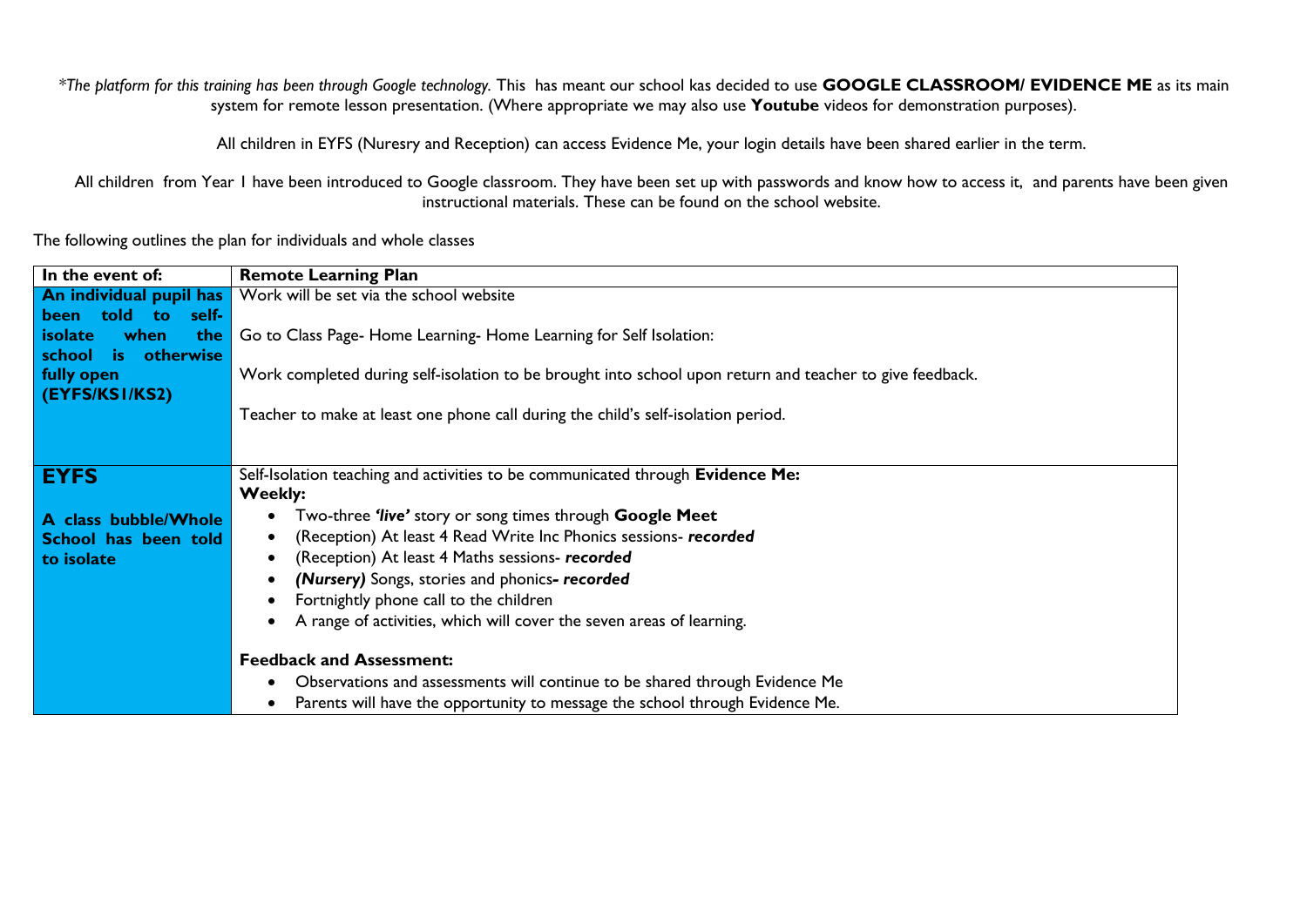## **Key Stage 1**

**A class/year group bubble/Whole School has been told to isolate** 

Self-Isolation teaching and activities to be communicated through **Google Classroom:**

## **Daily:**

- Remote Education expectation 3+ hours including remote learning- Live and Recorded sessions plus independent work.
- Overview of the day uploaded either the previous day and/or shared at morning 'Live session'

#### **Weekly**:

- At least a daily a *'Live'* session to include either Catch up time, story or song time, show and tell or class feedback.
- A daily English session- *recorded/Live & recorded or may occasionally include Oak Academy/BBC Bitesize*
- A daily Maths session- *recorded/Live & recorded or may occasionally include Oak Academy/BBC Bitesize*
- At least three phonics sessions- *recorded/Live & recorded/Read Write Inc recording*

#### **Fortnightly:**

- One RE session- *recorded*
- One Science- *recorded*
- A phone/video call to the children *(every 2 weeks)*
- Foundation subject activities provided.

(See curriculum section of the website for further information to support learning in all subject areas: [http://www.stnicolasmary.w](http://www.stnicolasmary.w-sussex.sch.uk/page/?title=Curriculum&pid=35)[sussex.sch.uk/page/?title=Curriculum&pid=35\)](http://www.stnicolasmary.w-sussex.sch.uk/page/?title=Curriculum&pid=35)

#### **Feedback and Assessment:**

- Children will receive feedback in range of forms and may include: Whole class/small group video feedback, comments, annotations or highlights on work submitted, audio comments, verbal feedback, self and peer assessment when appropriate, small group and 1:1 sessions, interventions and catch up.
- All children will receive a minimum of 1 piece of detailed feedback per week to go alongside other forms mentioned above.

See Home learning section of the school website for additional home learning opportunities: [Home](http://www.stnicolasmary.w-sussex.sch.uk/)[»Pupils](http://www.stnicolasmary.w-sussex.sch.uk/page/?title=Pupils&pid=9)[»Useful Home Learning Links and Resources](http://www.stnicolasmary.w-sussex.sch.uk/page/?title=Useful+Home+Learning+Links+and+Resources&pid=1415)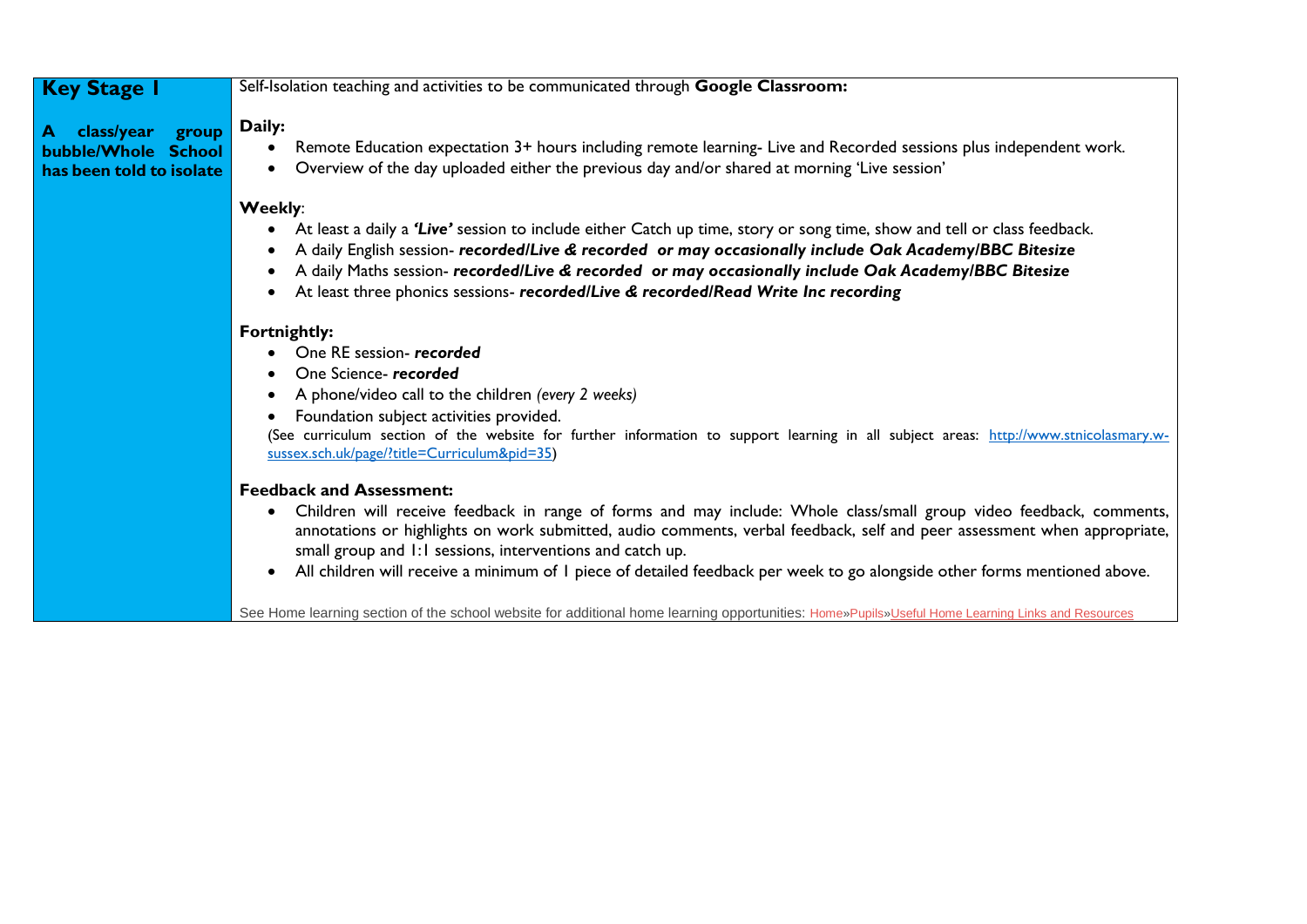| class/Year<br>group      | Self-Isolation teaching and activities to be communicated through Google Classroom:                                                                                                                                                                          |
|--------------------------|--------------------------------------------------------------------------------------------------------------------------------------------------------------------------------------------------------------------------------------------------------------|
| bubble/Whole School      | Daily:                                                                                                                                                                                                                                                       |
| has been told to isolate | Remote Education expectation 4+ hours including remote learning- Live and Recorded sessions plus independent work.<br>$\bullet$                                                                                                                              |
| <b>KS2 **</b>            | Overview of the day uploaded either the previous day and/or shared at morning 'Live session'<br>$\bullet$                                                                                                                                                    |
|                          |                                                                                                                                                                                                                                                              |
|                          | <b>Weekly:</b>                                                                                                                                                                                                                                               |
|                          | At least a daily a 'Live' session to include either Catch up time (inc register/overview of the day), storytime, Spellings/Time<br>$\bullet$<br>tables, quiz time or class feedback.                                                                         |
|                          | A daily English session- recorded/Live & recorded or may occasionally include Oak Academy/BBC Bitesize<br>$\bullet$                                                                                                                                          |
|                          | A daily Maths session- recorded/Live & recorded or may occasionally include Oak Academy/BBC Bitesize                                                                                                                                                         |
|                          | A daily session to include: Phonics, spelling, guided reading, handwriting or mental maths-recorded<br>$\bullet$                                                                                                                                             |
|                          |                                                                                                                                                                                                                                                              |
|                          | Fortnightly:                                                                                                                                                                                                                                                 |
|                          | One RE session-recorded                                                                                                                                                                                                                                      |
|                          | One Science-recorded                                                                                                                                                                                                                                         |
|                          | A phone/video call to the children (every 3 weeks)                                                                                                                                                                                                           |
|                          | Foundation subject activities provided.                                                                                                                                                                                                                      |
|                          | (See curriculum section of the website for further information to support learning in all subject areas: http://www.stnicolasmary.w-                                                                                                                         |
|                          | sussex.sch.uk/page/?title=Curriculum&pid=35)                                                                                                                                                                                                                 |
|                          | <b>Feedback and Assessment:</b>                                                                                                                                                                                                                              |
|                          |                                                                                                                                                                                                                                                              |
|                          | Children will receive feedback in range of forms and may include: Whole class/small group video feedback, comments,<br>$\bullet$<br>annotations or highlights on work submitted, audio comments, verbal feedback, self and peer assessment when appropriate, |
|                          | small group and 1:1 sessions, interventions and catch up.                                                                                                                                                                                                    |
|                          | All children will receive a minimum of I piece of detailed feedback per week to go alongside other forms mentioned above.<br>$\bullet$                                                                                                                       |
|                          |                                                                                                                                                                                                                                                              |
|                          | See Home learning section of the school website for additional home learning opportunities: Home»Pupils»Useful Home Learning Links and Resources                                                                                                             |
| A Class bubble has       | The teacher in the other year group class (will be given time to set Self-Isolation Home Learning including created recorded lessons)                                                                                                                        |
| been told to isolate     |                                                                                                                                                                                                                                                              |
| and the<br>teacher is    | The Key Stage Leader will check the provision of the Self-Isolation Home-Learning.                                                                                                                                                                           |
| unwell **                |                                                                                                                                                                                                                                                              |
|                          | A member(s) of the Extended/Senior Leadership Team will make the phone/video call to the children.                                                                                                                                                           |
|                          |                                                                                                                                                                                                                                                              |
|                          |                                                                                                                                                                                                                                                              |
| A pupil is unable to     | Contact the school office immediately.                                                                                                                                                                                                                       |
| access<br>the            | Additional arrangements will be put into place including children being given access to laptops/devices and internet routers                                                                                                                                 |
| internet/Digital         | Work sheets/text books- printed and made available/delivered if necessary.                                                                                                                                                                                   |
| Learning:                | Work can be handed into the school office                                                                                                                                                                                                                    |